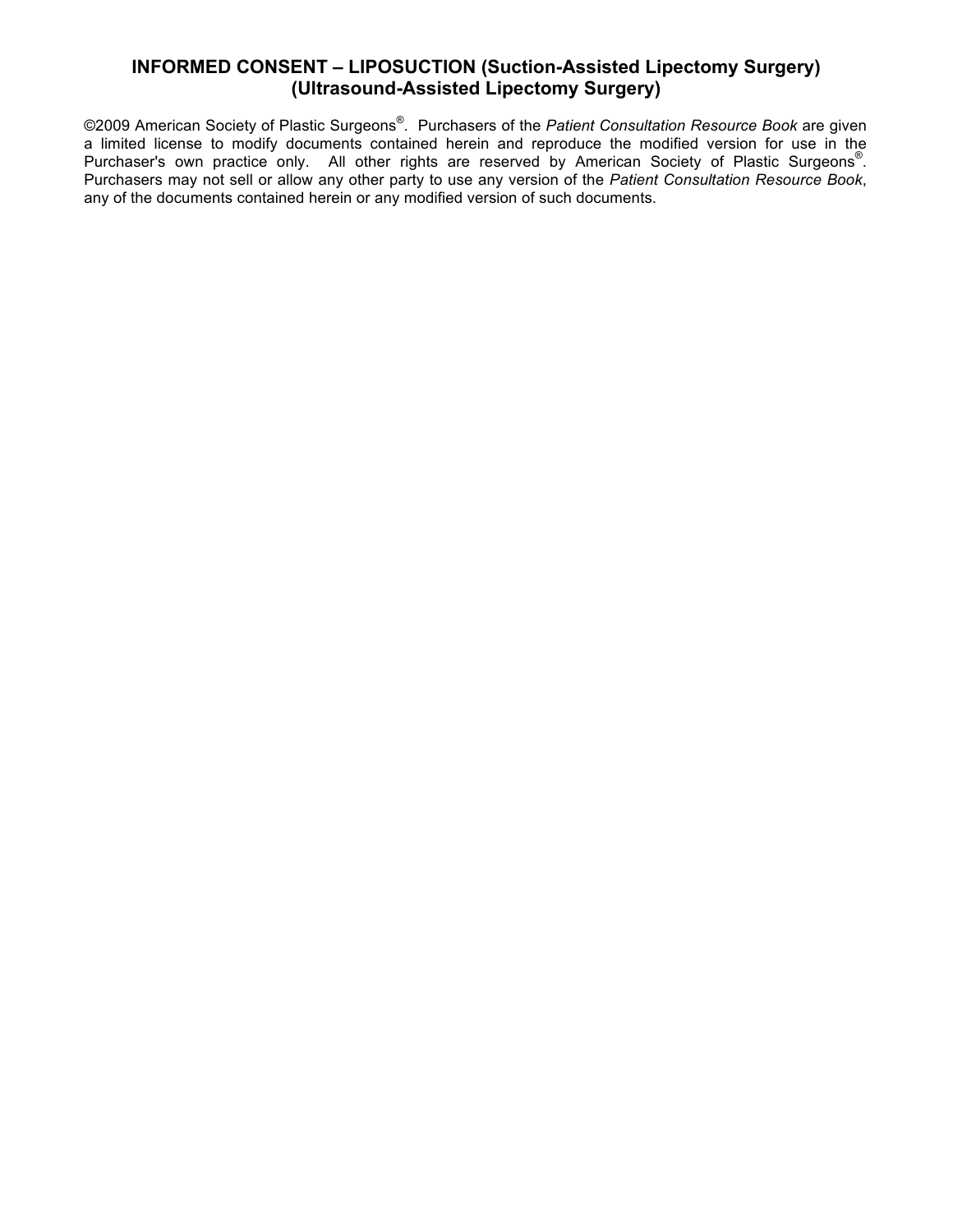#### **INSTRUCTIONS**

This is an informed-consent document that has been prepared to help inform you concerning liposuction surgery (suction-assisted lipectomy and ultrasound-assisted lipectomy), its risks, and alternative treatment.

It is important that you read this information carefully and completely. Please initial each page, indicating that you have read the page and sign the consent for surgery as proposed by your plastic surgeon and agreed upon by you.

#### **GENERAL INFORMATION**

Liposuction is a surgical technique to remove unwanted deposits of fat from specific areas of the body, including the face and neck, upper arms, trunk, abdomen, buttocks, hips and thighs, and the knees, calves and ankles. This is not a substitute for weight reduction, but a method for removing localized deposits of fatty tissue that do not respond to diet or exercise. Liposuction may be performed as a primary procedure for body contouring or combined with other surgical techniques such as facelift, abdominoplasty, or thigh lift procedures to tighten loose skin and supporting structures.

The best candidates for liposuction are individuals of relatively normal weight who have excess fat in particular body areas. Having firm, elastic skin will result in a better final contour after liposuction. Skin that has diminished tone due to stretch marks, weight loss, or natural aging will not reshape itself to the new contours and may require additional surgical techniques to remove and tighten excess skin. Body-contour irregularities due to structures other than fat cannot be improved by this technique. Liposuction by itself will not improve areas of dimpled skin known as "cellulite."

**Suction-assisted lipectomy** surgery is performed by using a hollow metal surgical instrument known as a cannula that is inserted through small skin incision(s) and is passed back and forth through the area of fatty deposit. The cannula is attached to a vacuum source, which provides the suction needed to remove the fatty tissue.

In some situations, a special cannula may be used that emits ultrasonic energy to break down fatty deposits. This technique is known as **ultrasound-assisted lipectomy**. Depending on your needs, your surgeon may recommend suction-assisted lipectomy alone, or in combination with ultrasound-assisted lipectomy.

There are a variety of different techniques used by plastic surgeons for liposuction and care following surgery. Liposuction may be performed under local or general anesthesia. **Tumescent liposuction technique** involves the infiltration of fluid containing dilute local anesthetic and epinephrine into areas of fatty deposits. This technique can reduce discomfort at the time of surgery, blood loss, and post-operative bruising.

Support garments and dressings are worn to control swelling and promote healing. Your surgeon may recommend that you make arrangements to donate a unit of your own blood that would be used if a blood transfusion were necessary after surgery.

#### **ALTERNATIVE TREATMENTS**

Alternative forms of management consist of not treating the areas of fatty deposits. Diet and exercise regimens may be of benefit in the overall reduction of excess body fat. Direct removal of excess skin and fatty tissue may be necessary in addition to liposuction in some patients. Risks and potential complications are associated with alternative surgical forms of treatment.

#### **RISKS OF LIPOSUCTION SURGERY**

Every surgical procedure involves a certain amount of risk and it is important that you understand these risks and the possible complications associated with them. In addition, every procedure has limitations. An individual's choice to undergo a surgical procedure is based on the comparison of the risk to potential benefit. Although the majority of patients do not experience these complications, you should discuss each of them with your plastic surgeon to make sure you completely understand all possible consequences of liposuction.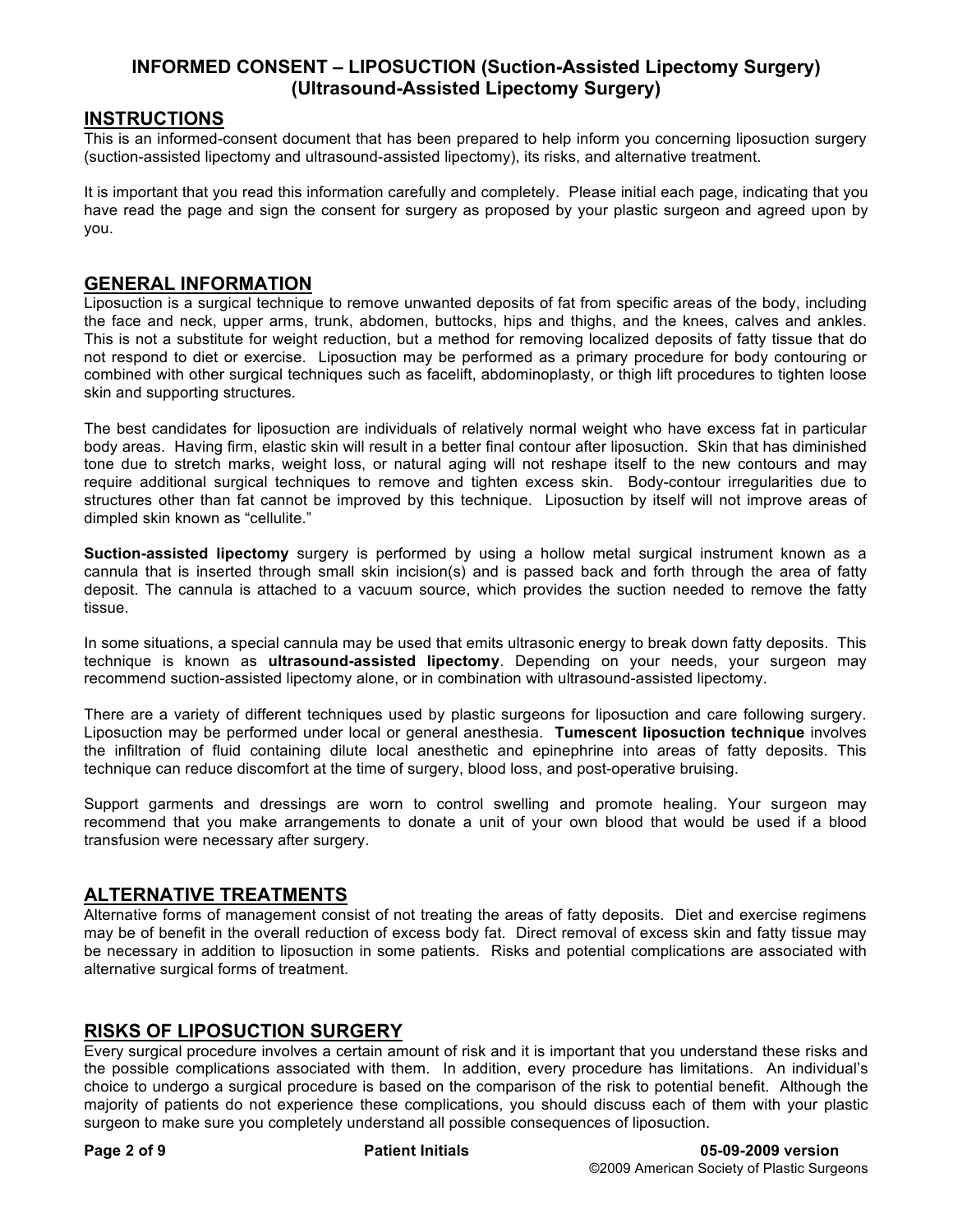#### **Specific Risks of Liposuction**

**Patient Selection:** Individuals with poor skin tone, medical problems, obesity, or unrealistic expectations may not be candidates for liposuction.

**Pubic Distortion:** It is possible, though unusual, for women to develop distortion of their labia and pubic area. Should this occur, additional treatment including surgery may be necessary.

**Umbilicus:** Malposition, scarring, unacceptable appearance or loss of the umbilicus (navel) may occur.

**Tumescent Liposuction:** There is the possibility that large volumes of fluid containing dilute local anesthetic drugs and epinephrine that is injected into fatty deposits during surgery may contribute to fluid overload or systemic reaction to these medications. Additional treatment including hospitalization may be necessary.

**Ultrasound-Assisted Lipectomy:** Risks associated with the use of this technique include the above mentioned risks and the following specific risks:

**Burns:** Ultrasonic energy may produce burns and tissue damage either at the location where the cannula is inserted into the skin or in other areas if the cannula touches the undersurface of the skin for prolonged periods of time. If burns occur, additional treatment and surgery may be necessary.

**Cannula Fragmentation:** Ultrasonic energy produced within the cannula may cause disintegration (fragmentation) of the surgical instrument. The occurrence and effect of this is unpredictable. Should this occur, additional treatment including surgery may be necessary.

**Unknown Risks:**The long-term effect on tissue and organs to exposure to short-duration, high-intensity ultrasonic energy is unknown. There is the possibility that additional risk factors of ultrasound-assisted liposuction may be discovered.

#### **General Risks of Surgery**

**Healing Issues:** Certain medical conditions, dietary supplements and medications may delay and interfere with healing. Patients with massive weight loss may have a healing delay that could result in the incisions coming apart, infection, and tissue changes resulting in the need for additional medical care, surgery, and prolonged hospitalizations. Patients with diabetes or those taking medications such as steroids on an extended basis may have prolonged healing issues. Smoking will cause a delay in the healing process, often resulting in the need for additional surgery. There are general risks associated with healing such as swelling, bleeding, and the length of surgery and anesthesia that include a longer recovery and the possibility of additional surgery, prolonged recovery, color changes, shape changes, infection, not meeting goals and expectations, and added expense to the patient. Patients with significant skin laxity (patients seeking facelifts, breast lifts, abdominoplasty, and body lifts) will continue to have the same lax skin after surgery. The quality or elasticity of skin will not change and recurrence of skin looseness will occur at some time in the future, quicker for some than others. There are nerve endings that may become involved with healing scars during surgery such as suction-assisted lipectomy, abdominoplasty, facelifts, body lifts, and extremity surgery. While there may not be a major nerve injury, the small nerve endings during the healing period may become too active producing a painful or oversensitive area due to the small sensory nerve involved with scar tissue. Often massage and early non-surgical intervention resolves this. It is important to discuss post-surgical pain with your surgeon.

**Bleeding:** It is possible, though unusual, to experience a bleeding episode during or after surgery. Should postoperative bleeding occur, it may require emergency treatment to drain accumulated blood or you may require a blood transfusion, though such occurrences are rare. Increased activity too soon after surgery can lead to increased chance of bleeding and additional surgery. It is important to follow postoperative instructions and limit exercise and strenuous activity for the instructed time. Do not take any aspirin or anti-inflammatory medications for at least ten days before or after surgery, as this may increase the risk of bleeding. Non-prescription "herbs" and dietary supplements can increase the risk of surgical bleeding. Hematoma can occur at any time, usually in the first three weeks following injury to the operative area. If blood transfusions are necessary to treat blood loss,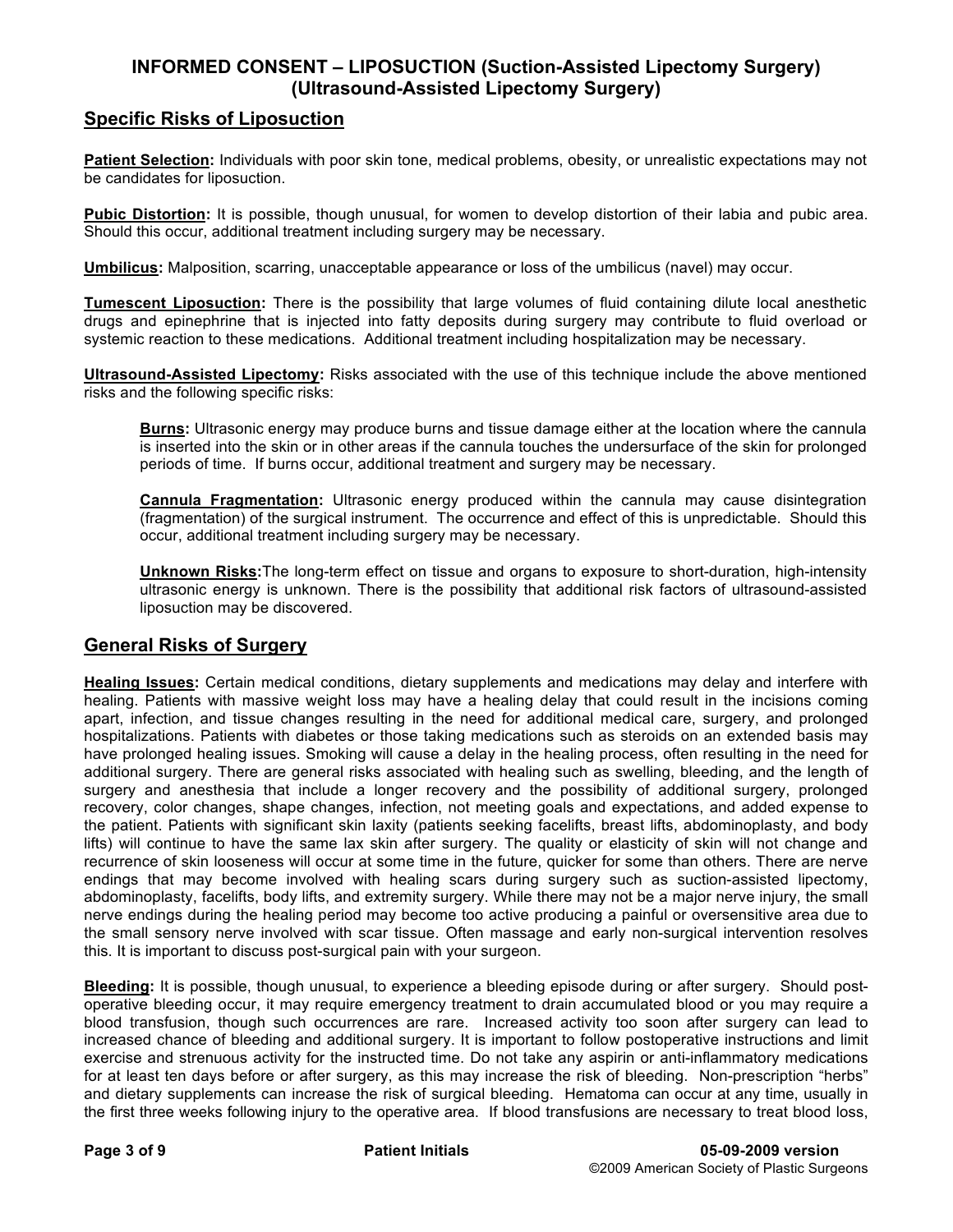there is the risk of blood-related infections such as hepatitis and HIV (AIDS). Heparin medications that are used to prevent blood clots in veins can produce bleeding and decreased blood platelets.

**Infection:** Infection is unusual after surgery. Should an infection occur, additional treatment including antibiotics, hospitalization, or additional surgery may be necessary. It is important to tell your surgeon of any other infections, such as ingrown toenail, insect bite, or urinary tract infection. Remote infections, infections in other parts of the body, may lead to an infection in the operated area.

**Scarring:** All surgery leaves scars, some more visible than others. Although good wound healing after a surgical procedure is expected, abnormal scars may occur within the skin and deeper tissues. Scars may be unattractive and of different color than the surrounding skin tone. Scar appearance may also vary within the same scar. Scars may be asymmetrical (appear different on the right and left side of the body). There is the possibility of visible marks in the skin from sutures. In some cases scars may require surgical revision or treatment.

**Firmness:** Excessive firmness can occur after surgery due to internal scarring. The occurrence of this is not predictable. Additional treatment including surgery may be necessary.

**Change in Skin Sensation:** It is common to experience diminished (or loss) of skin sensation in areas that have had surgery. Diminished (or complete loss of skin sensation) may not totally resolve.

**Skin Contour Irregularities:** Contour and shape irregularities may occur. Visible and palpable wrinkling of skin may occur. Residual skin irregularities at the ends of the incisions or "dog ears" are always a possibility when there is excessive redundant skin. This may improve with time, or it can be surgically corrected.

**Skin Discoloration / Swelling:** Some bruising and swelling normally occur. The skin in or near the surgical site can appear either lighter or darker than surrounding skin. Although uncommon, swelling and skin discoloration may persist for long periods of time and, in rare situations, may be permanent.

**Skin Sensitivity:** Itching, tenderness, or exaggerated responses to hot or cold temperatures may occur after surgery. Usually this resolves during healing, but in rare situations it may be chronic.

**Major Wound Separation:** Wounds may separate after surgery. Should this occur, additional treatment including surgery may be necessary.

**Sutures:** Most surgical techniques use deep sutures. You may notice these sutures after your surgery. Sutures may spontaneously poke through the skin, become visible or produce irritation that requires suture removal.

**Delayed Healing:** Wound disruption or delayed wound healing is possible. Some areas of the skin may not heal normally and may take a long time to heal. Areas of skin may die. This may require frequent dressing changes or further surgery to remove the non-healed tissue. Individuals who have decreased blood supply to tissue from past surgery or radiation therapy may be at increased risk for wound healing and poor surgical outcome. **Smokers have a greater risk of skin loss and wound healing complications.**

**Damage to Deeper Structures:** There is the potential for injury to deeper structures including nerves, blood vessels, muscles, and lungs (pneumothorax) during any surgical procedure. The potential for this to occur varies according to the type of procedure being performed. Injury to deeper structures may be temporary or permanent.

**Fat Necrosis:** Fatty tissue found deep in the skin might die. This may produce areas of firmness within the skin. Additional surgery to remove areas of fat necrosis may be necessary. There is the possibility of contour irregularities in the skin that may result from fat necrosis.

**Seroma:** Infrequently, fluid may accumulate between the skin and the underlying tissues following surgery, trauma or vigorous exercise. Should this problem occur, it may require additional procedures for drainage of fluid.

**Surgical Anesthesia:** Both local and general anesthesia involve risk. There is the possibility of complications, injury, and even death from all forms of surgical anesthesia or sedation.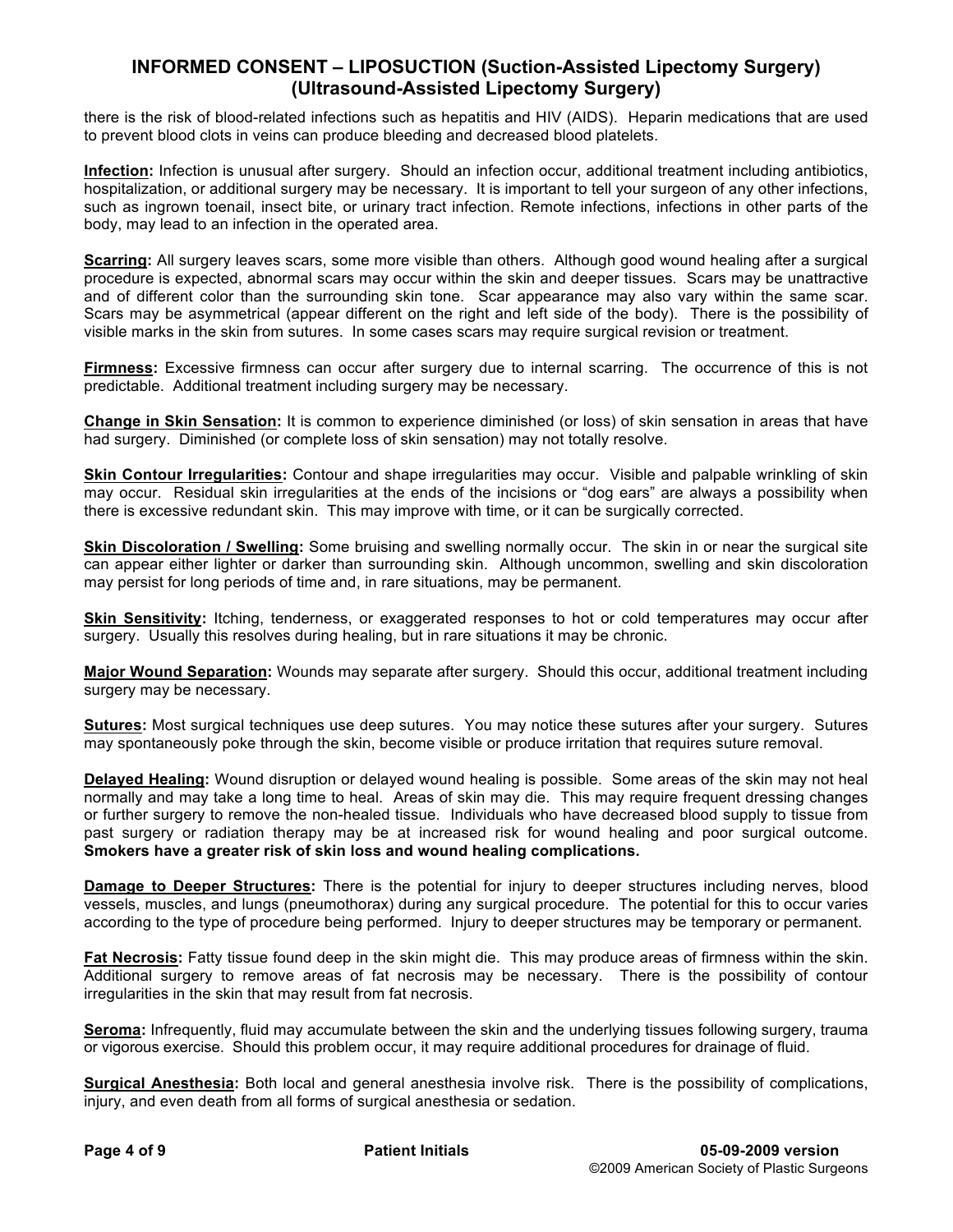**Shock:** In rare circumstances, your surgical procedure can cause severe trauma, particularly when multiple or extensive procedures are performed. Although serious complications are infrequent, infections or excessive fluid loss can lead to severe illness and even death. If surgical shock occurs, hospitalization and additional treatment would be necessary.

**Pain:** You will experience pain after your surgery. Pain of varying intensity and duration may occur and persist after surgery. Chronic pain may occur very infrequently from nerves becoming trapped in scar tissue or due to tissue stretching.

**Cardiac and Pulmonary Complications:** Pulmonary complications may occur secondarily to both blood clots (pulmonary emboli), fat deposits (fat emboli) or partial collapse of the lungs after general anesthesia. Pulmonary emboli can be life-threatening or fatal in some circumstances. Inactivity and other conditions may increase the incidence of blood clots traveling to the lungs causing a major blood clot that may result in death. It is important to discuss with your physician any past history of swelling in your legs or blood clots that may contribute to this condition. Cardiac complications are a risk with any surgery and anesthesia, even in patients without symptoms. If you experience shortness of breath, chest pain, or unusual heart beats, seek medical attention immediately. Should any of these complications occur, you may require hospitalization and additional treatment.

**Allergic Reactions:** In rare cases, local allergies to tape, suture material and glues, blood products, topical preparations or injected agents have been reported. Serious systemic reactions including shock (anaphylaxis) may occur in response to drugs used during surgery and prescription medicines. Allergic reactions may require additional treatment.

**Asymmetry:** Symmetrical body appearance may not result after surgery. Factors such as skin tone, fatty deposits, skeletal prominence, and muscle tone may contribute to normal asymmetry in body features. Most patients have differences between the right and left side of their bodies before any surgery is performed. Additional surgery may be necessary to attempt to diminish asymmetry.

**Surgical Wetting Solutions:** There is the possibility that large volumes of fluid containing dilute local anesthetic drugs and epinephrine that is injected into fatty deposits during surgery may contribute to fluid overload or systemic reaction to these medications. Additional treatment including hospitalization may be necessary.

**Persistent Swelling (Lymphedema):** Persistent swelling in the legs can occur following surgery.

**Unsatisfactory Result:** Although good results are expected, there is no guarantee or warranty expressed or implied, on the results that may be obtained. You may be disappointed with the results of surgery. Asymmetry, unanticipated shape and size, loss of function, wound disruption, poor healing, and loss of sensation may occur after surgery. Size may be incorrect. Unsatisfactory surgical scar location or appearance may occur. It may be necessary to perform additional surgery to improve your results.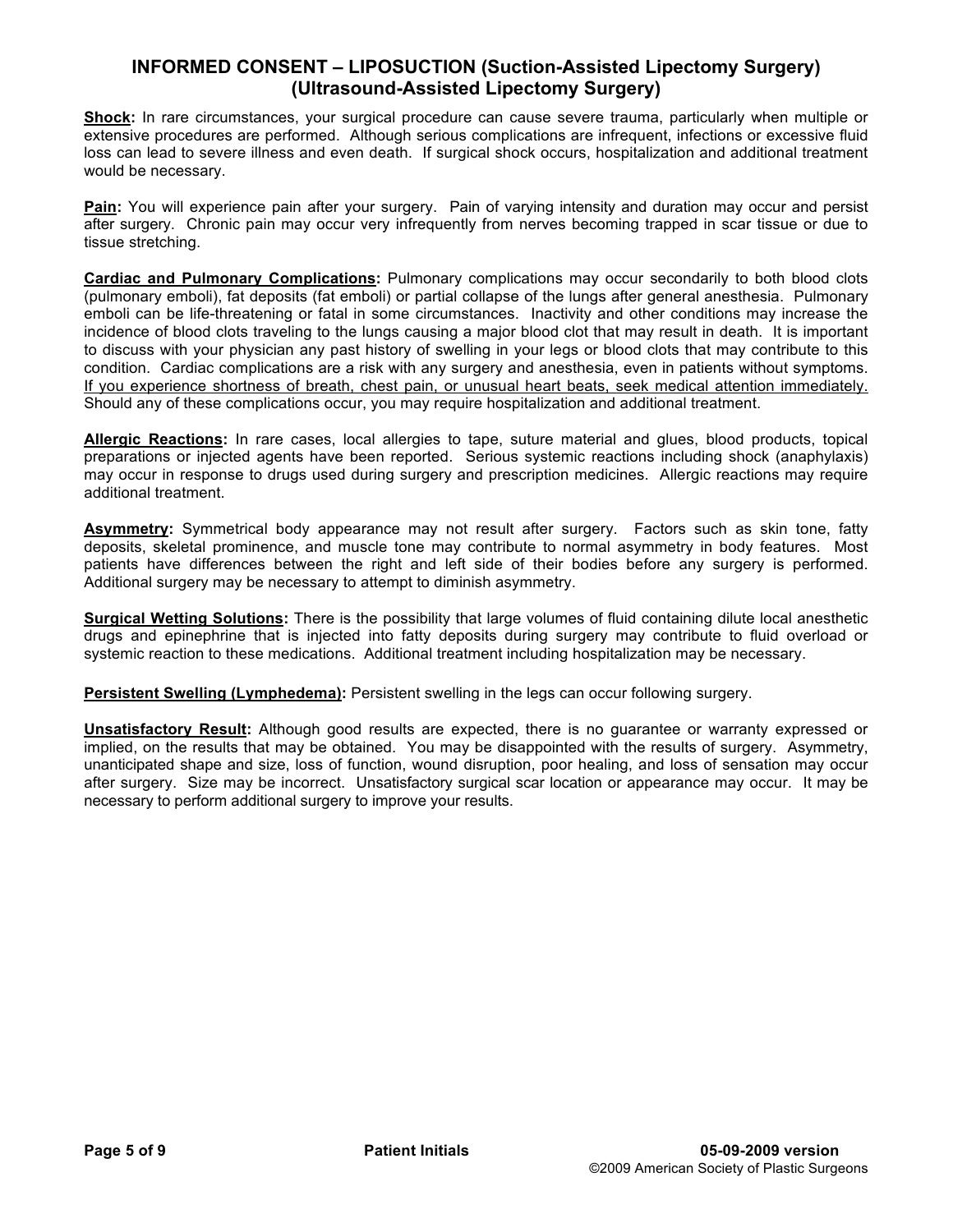## **ADDITIONAL ADVISORIES**

#### **Smoking, Second-Hand Smoke Exposure, Nicotine Products (Patch, Gum, Nasal Spray):**

Patients who are currently smoking or use tobacco or nicotine products (patch, gum, or nasal spray) are at a greater risk for significant surgical complications of skin dying, delayed healing and additional scarring. Individuals exposed to second-hand smoke are also at potential risk for similar complications attributable to nicotine exposure. Additionally, smoking may have a significant negative effect on anesthesia and recovery from anesthesia, with coughing and possibly increased bleeding. Individuals who are not exposed to tobacco smoke or nicotine-containing products have a significantly lower risk of this type of complication. Please indicate your current status regarding these items below**:**

**\_\_** I am a non-smoker and do not use nicotine products. I understand the potential risk of second-hand smoke exposure causing surgical complications.

**\_\_** I am a smoker or use tobacco / nicotine products. I understand the risk of surgical complications due to smoking or use of nicotine products.

**\_\_** I have smoked and stopped approximately \_\_\_\_\_\_\_\_\_ ago. I understand I may still have the effects and therefore risks from smoking in my system, if not enough time has lapsed.

It is important to refrain from smoking at least 6 weeks before surgery and until your physician states it is safe to return, if desired. I acknowledge that I will inform my physician if I continue to smoke within this time frame, and understand that for my safety, the surgery, if possible, may be delayed.

**Medications and Herbal Dietary Supplements:** There are potential adverse reactions that occur as the result of taking over-the-counter, herbal, and/or prescription medications. Aspirin and medications that contain aspirin interfere with clotting and can cause more bleeding. These include non-steroidal anti-inflammatories such as Motrin, Advil, and Alleve. It is very important not to stop drugs that interfere with platelets, such as Plavix, which is used after a stent. It is important if you have had a stent and are taking Plavix that you inform the plastic surgeon. Stopping Plavix may result in a heart attack, stroke and even death. Be sure to check with your physician about any drug interactions that may exist with medications that you are already taking. If you have an adverse reaction, stop the drugs immediately and call your plastic surgeon for further instructions. If the reaction is severe, go immediately to the nearest emergency room. When taking the prescribed pain medications after surgery, realize that they can affect your thought process and coordination. Do not drive, do not operate complex equipment, do not make any important decisions and do not drink any alcohol while taking these medications. Be sure to take your prescribed medication only as directed.

**Sun Exposure – Direct or Tanning Salon:** The effects of the sun are damaging to the skin. Exposing the treated areas to sun may result in increased scarring, color changes, and poor healing. Patients who tan, either outdoors or in a salon, should inform their surgeon and either delay treatment, or avoid tanning until the surgeon says it is safe to resume. The damaging effect of sun exposure occurs even with the use sun block or clothing coverage.

**Travel Plans:** Any surgery holds the risk of complications that may delay healing and delay your return to normal life. Please let the surgeon know of any travel plans, important commitments already scheduled or planned, or time demands that are important to you, so that appropriate timing of surgery can occur. There are no guarantees that you will be able to resume all activities in the desired time frame.

**Long-Term Results:** Subsequent alterations in the appearance of your body may occur as the result of aging, sun exposure, weight loss, weight gain, pregnancy, menopause or other circumstances not related to your surgery.

**Body-Piercing Procedures:** Individuals who currently wear body-piercing jewelry in the surgical region are advised that an infection could develop from this activity.

**Female Patient Information:** It is important to inform your plastic surgeon if you use birth control pills, estrogen replacement, or if you suspect you may be pregnant. Many medications including antibiotics may neutralize the preventive effect of birth control pills, allowing for conception and pregnancy.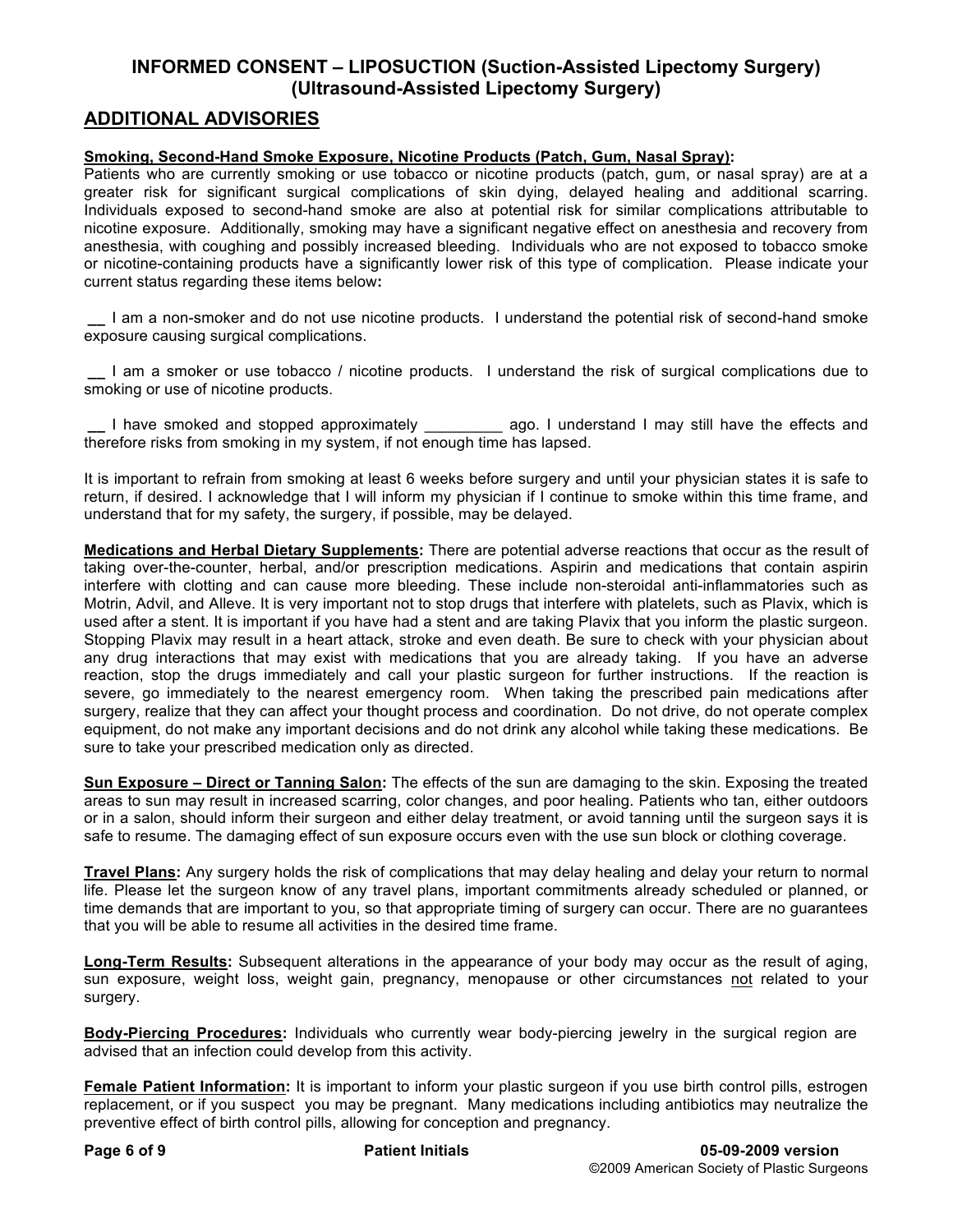**Intimate Relations After Surgery:** Surgery involves coagulating of blood vessels and increased activity of any kind may open these vessels leading to a bleed, or hematoma. Activity that increases your pulse or heart rate may cause additional bruising, swelling, and the need for return to surgery and control bleeding. It is wise to refrain from intimate physical activities until your physician states it is safe.

**Mental Health Disorders and Elective Surgery:** It is important that all patients seeking to undergo elective surgery have realistic expectations that focus on improvement rather than perfection. Complications or less than satisfactory results are sometimes unavoidable, may require additional surgery and often are stressful. Please openly discuss with your surgeon, prior to surgery, any history that you may have of significant emotional depression or mental health disorders. Although many individuals may benefit psychologically from the results of elective surgery, effects on mental health cannot be accurately predicted.

**Metabolic Status of Massive Weight Loss Patients:** Your personal metabolic status of blood chemistry and protein levels may be abnormal following massive weight loss and surgical procedures to make a patient loose weight. Individuals with abnormalities may be at risk for serious medical and surgical complications, including delayed wound healing, infection or even in rare cases, death.

## **ADDITIONAL SURGERY NECESSARY (Re-Operations)**

There are many variable conditions that may influence the long-term result of surgery. It is unknown how your tissue may respond or how wound healing will occur after surgery. Secondary surgery may be necessary to perform additional tightening or repositioning of body structures. Should complications occur, additional surgery or other treatments may be necessary. Even though risks and complications occur infrequently, the risks cited are particularly associated with this surgery. Other complications and risks can occur but are even more uncommon. The practice of medicine and surgery is not an exact science. Although good results are expected, there is no guarantee or warranty expressed or implied, on the results that may be obtained. In some situations, it may not be possible to achieve optimal results with a single surgical procedure.

#### **PATIENT COMPLIANCE**

Follow all physician instructions carefully; this is essential for the success of your outcome. It is important that the surgical incisions are not subjected to excessive force, swelling, abrasion, or motion during the time of healing. Personal and vocational activity needs to be restricted. Protective dressings and drains should not be removed unless instructed by your plastic surgeon. Successful post-operative function depends on both surgery and subsequent care. Physical activity that increases your pulse or heart rate may cause bruising, swelling, fluid accumulation and the need for return to surgery. It is wise to refrain from intimate physical activities after surgery until your physician states it is safe. It is important that you participate in follow-up care, return for aftercare, and promote your recovery after surgery.

#### **HEALTH INSURANCE**

Most health insurance companies exclude coverage for cosmetic surgical operations or any resulting complications. Please carefully review your health insurance subscriber-information pamphlet. **Most insurance plans exclude coverage for secondary or revisionary** surgery due to complications of cosmetic surgery.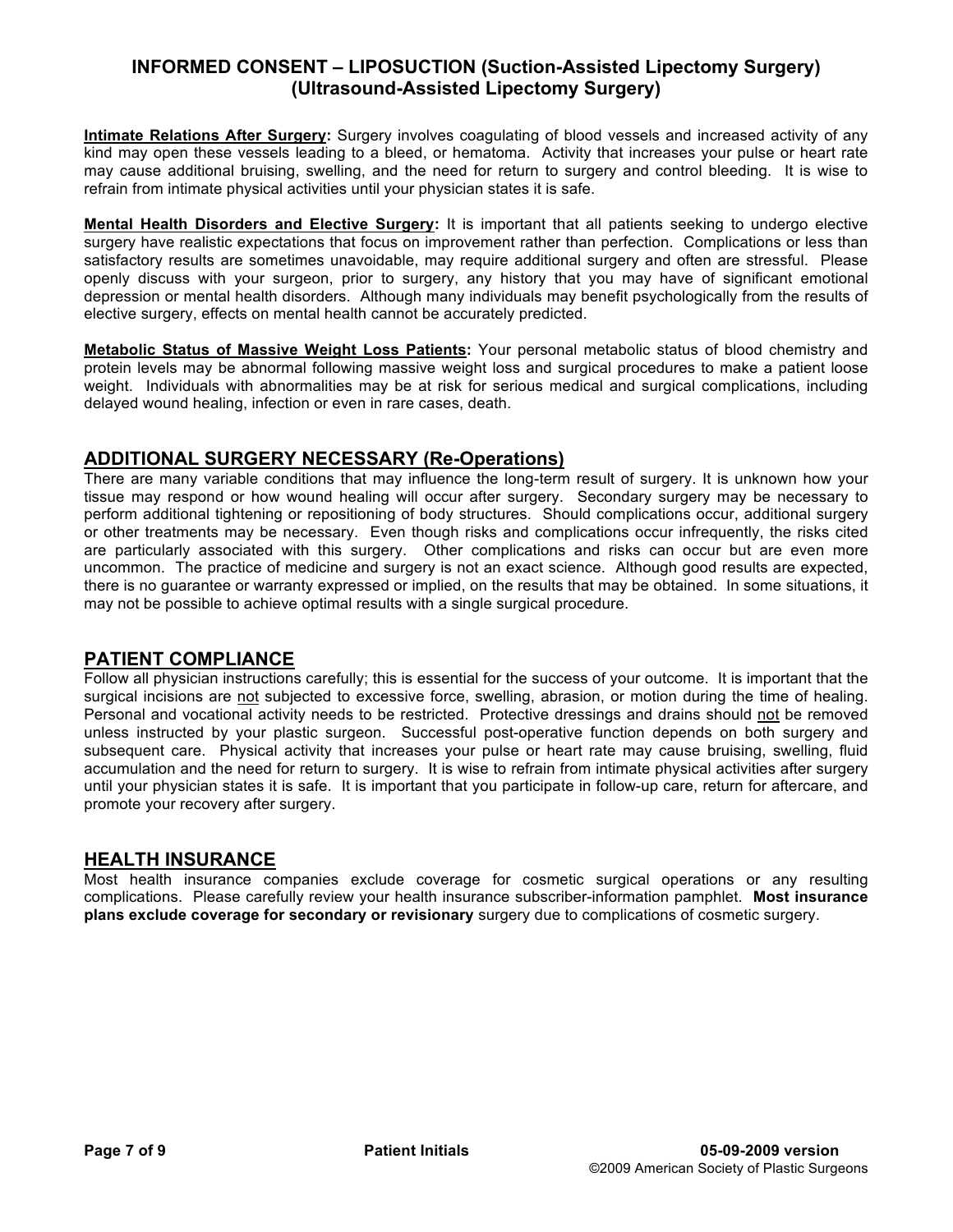#### **FINANCIAL RESPONSIBILITIES**

The cost of surgery involves several charges for the services provided. The total includes fees charged by your surgeon, the cost of surgical supplies, anesthesia, laboratory tests, and possible outpatient hospital charges, depending on where the surgery is performed. Depending on whether the cost of surgery is covered by an insurance plan, you will be responsible for necessary co-payments, deductibles, and charges not covered. The fees charged for this procedure do not include any potential future costs for additional procedures that you elect to have or require in order to revise, optimize, or complete your outcome. Additional costs may occur should complications develop from the surgery. Secondary surgery or hospital day-surgery charges involved with revision surgery will also be your responsibility. **In signing the consent for this surgery/procedure, you acknowledge that you have been informed about its risks and consequences and accept responsibility for the clinical decisions that were made along with the financial costs of all future treatments.**

\_\_\_I understand that with cosmetic surgery, I am responsible for the surgical fees quoted to me, as well as additional fees for anesthesia, facility (OR), and possibly laboratory, X-ray, and pathology fees.

Surgicenters, Outpatient Centers, and Hospitals often have rules that certain tissue/implants removed during surgery must be sent for evaluation which may result in additional fees. Please check with your surgeon to receive an estimate of any additional costs that you may be charged.

\_\_\_I understand that there will be a non-refundable fee for booking and scheduling my surgery of  $\overline{\$}$  which is a part of the overall surgical fee.

Should I cancel my surgery without an approved medically acceptable reason, submitted in writing and acceptable to the practice, within \_\_\_\_\_ weeks of the scheduled surgery, this fee is forfeited. While this may appear to be a charge for services which were not provided, this fee is necessary to reserve time in the OR and in the practice, which are done when I schedule.

I understand and unconditionally and irrevocably accept this.

#### **DISCLAIMER**

Informed-consent documents are used to communicate information about the proposed surgical treatment of a disease or condition along with disclosure of risks and alternative forms of treatment(s), including no surgery. The informed-consent process attempts to define principles of risk disclosure that should generally meet the needs of most patients in most circumstances.

However, informed-consent documents should not be considered all-inclusive in defining other methods of care and risks encountered. Your plastic surgeon may provide you with additional or different information which is based on all the facts in your particular case and the current state of medical knowledge.

Informed-consent documents are not intended to define or serve as the standard of medical care. Standards of medical care are determined on the basis of all of the facts involved in an individual case and are subject to change as scientific knowledge and technology advance and as practice patterns evolve.

## **It is important that you read the above information carefully and have all of your questions answered before signing the consent on the next page.**